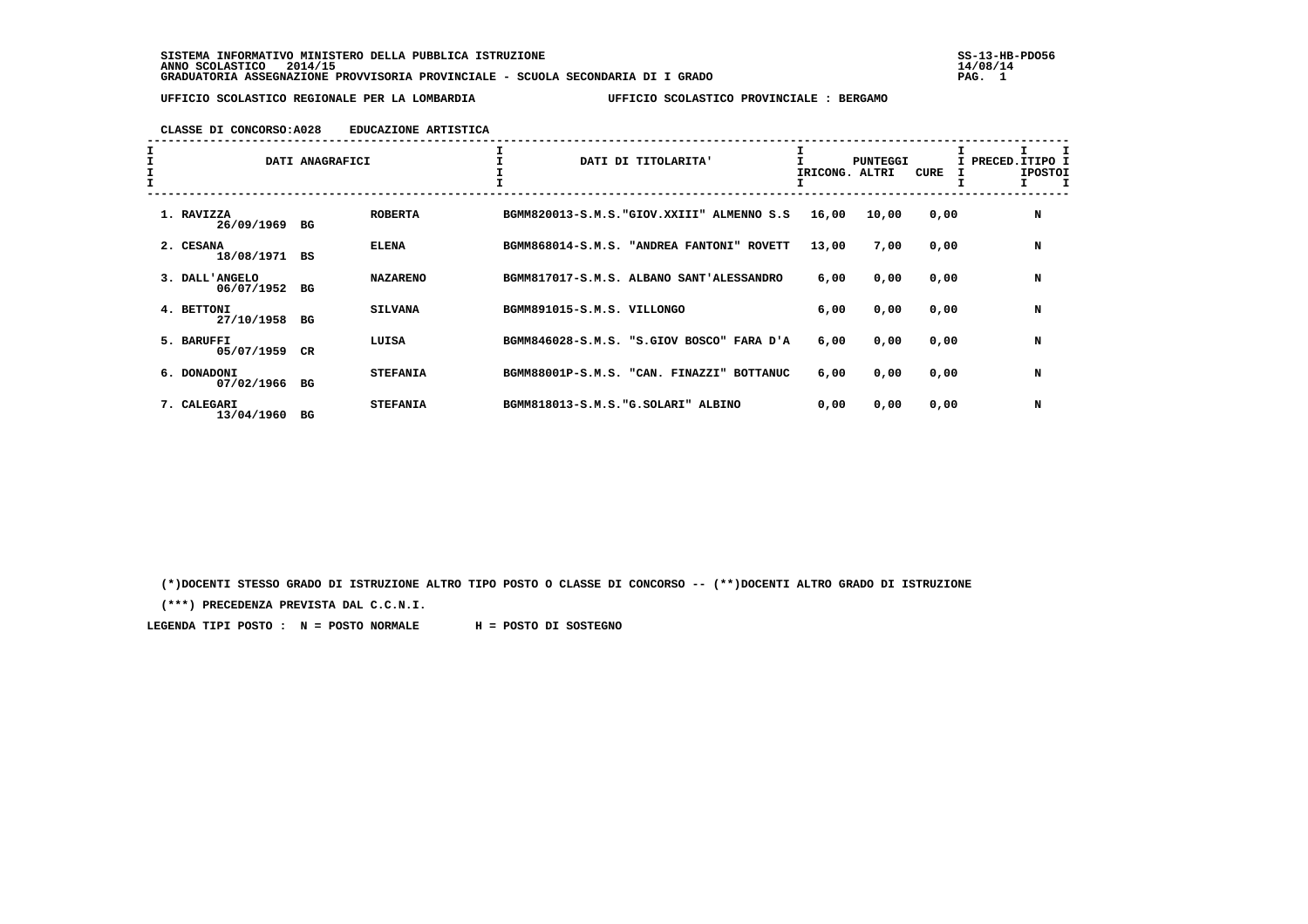# **CLASSE DI CONCORSO:A030 ED.FISICA NELLA SCUOLA MEDIA**

| I |                              | DATI ANAGRAFICI |                | DATI DI TITOLARITA'                           | IRICONG. | <b>PUNTEGGI</b><br>ALTRI | <b>CURE</b> |     | I PRECED.ITIPO I<br><b>IPOSTOI</b> |
|---|------------------------------|-----------------|----------------|-----------------------------------------------|----------|--------------------------|-------------|-----|------------------------------------|
|   | 1. ROTA<br>01/05/1967        | BG              | MARIA GIOVANNA | BGMM89801X-S.M.S. "G.B. RUBINI" ROMANO L.     | 9,00     | 3,00                     | 0,00        | *** | N                                  |
|   | 2. D'ALESSIO<br>03/03/1970   | BG              | LIDIA MARIA    | BGMM839025-S.M.S. "F.NULLO"<br>ENDINE GAIANO  | 13,00    | 7,00                     | 0,00        |     | N                                  |
|   | 3. FUMAGALLI<br>13/11/1962   | BG              | CAMILLO        | BGMM82801N-S.M.S. "GIOV. XXIII" BORGO DI T    | 12,00    | 6,00                     | 0,00        |     | N                                  |
|   | 4. PAGANO<br>07/02/1969      | $_{\rm SR}$     | <b>ANGIOLO</b> | BGMM833015-S.M.S. "L. DA VINCI" CALUSCO       | 12,00    | 6,00                     | 0,00        |     | N                                  |
|   | 5. FACCHINETTI<br>17/12/1974 | BG              | <b>ROBERTA</b> | BGMM88101E-S.M.S. "ALBISETTI"<br>TERNO D'ISOL | 10,00    | 4,00                     | 0,00        |     | N                                  |
|   | 6. PELLICIOLI<br>28/10/1972  | вG              | <b>GERMANA</b> | BGMM870025-S.M.S. CENATE SOTTO                | 6,00     | 0,00                     | 0,00        |     | N                                  |

 **(\*)DOCENTI STESSO GRADO DI ISTRUZIONE ALTRO TIPO POSTO O CLASSE DI CONCORSO -- (\*\*)DOCENTI ALTRO GRADO DI ISTRUZIONE**

 **(\*\*\*) PRECEDENZA PREVISTA DAL C.C.N.I.**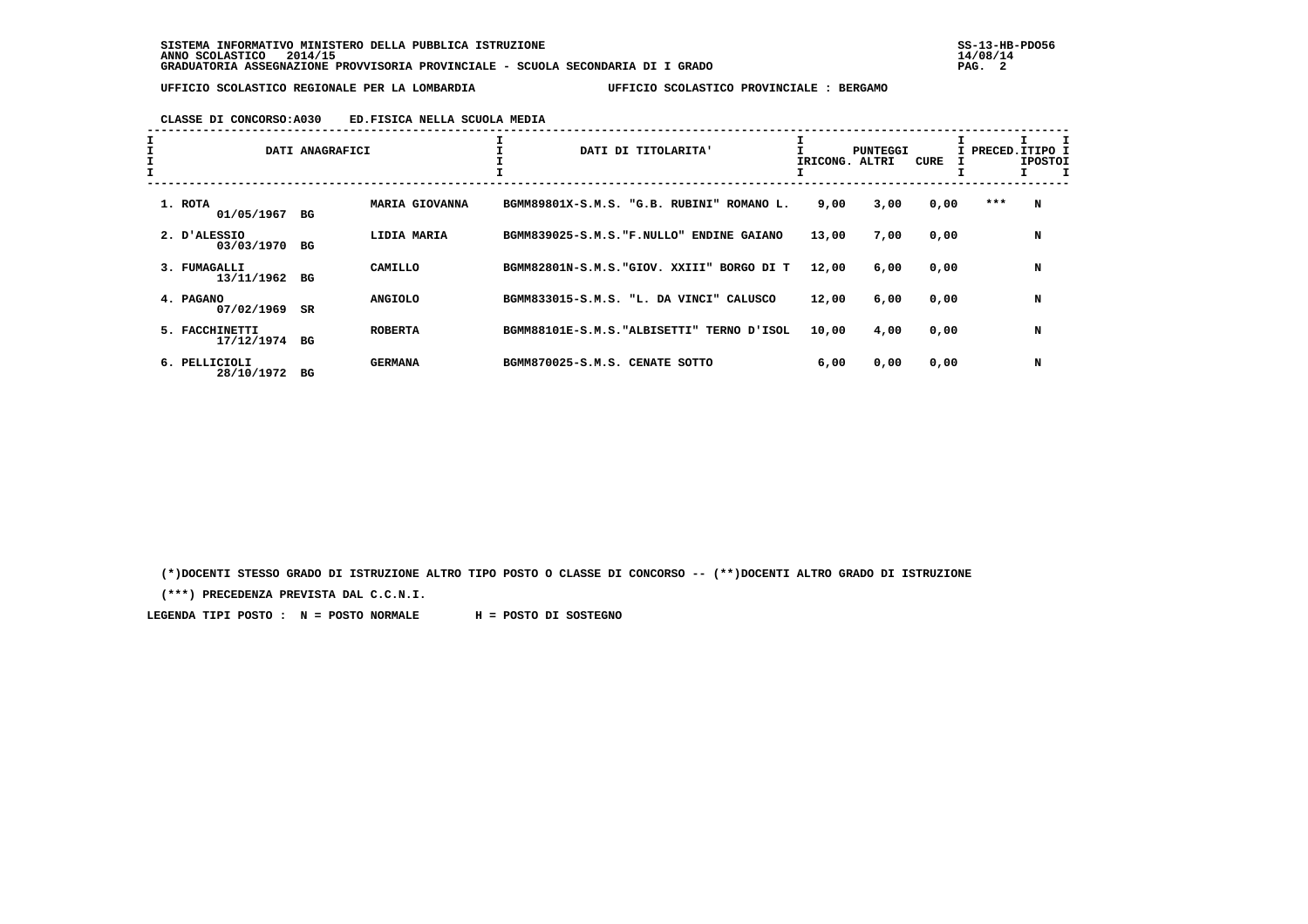# **CLASSE DI CONCORSO:A032 ED. MUSICALE NELLA SCUOLA MEDIA**

| ÷ |                                  | DATI ANAGRAFICI |                   |                                | DATI DI TITOLARITA'                    | IRICONG. ALTRI | PUNTEGGI | CURE |       | I PRECED. ITIPO I<br><b>IPOSTOI</b> |  |
|---|----------------------------------|-----------------|-------------------|--------------------------------|----------------------------------------|----------------|----------|------|-------|-------------------------------------|--|
|   | 1. VISCIGLIA<br>29/01/1956 CS    |                 | <b>LEONARDO</b>   |                                | BGMM80801C-S.M.S. "S.LUCIA" BERGAMO    | 6,00           | 0,00     | 0,00 |       | N                                   |  |
|   | 2. GIACOMETTI<br>30/05/1959      | МI              | ERICA             |                                | BGMM83501R-S.M.S. "MASTRI CARAVAGGINI" | 6,00           | 0,00     | 0,00 |       | N                                   |  |
|   | 3. DE MARCO<br>06/06/1974<br>(*) | TA              | <b>GIUSEPPINA</b> | BGMM87701V-S.M.S. "LANFRANCHI" | SORISOLE                               | 10,00          | 4,00     | 0,00 | $***$ | H,N                                 |  |

 **(\*)DOCENTI STESSO GRADO DI ISTRUZIONE ALTRO TIPO POSTO O CLASSE DI CONCORSO -- (\*\*)DOCENTI ALTRO GRADO DI ISTRUZIONE**

 **(\*\*\*) PRECEDENZA PREVISTA DAL C.C.N.I.**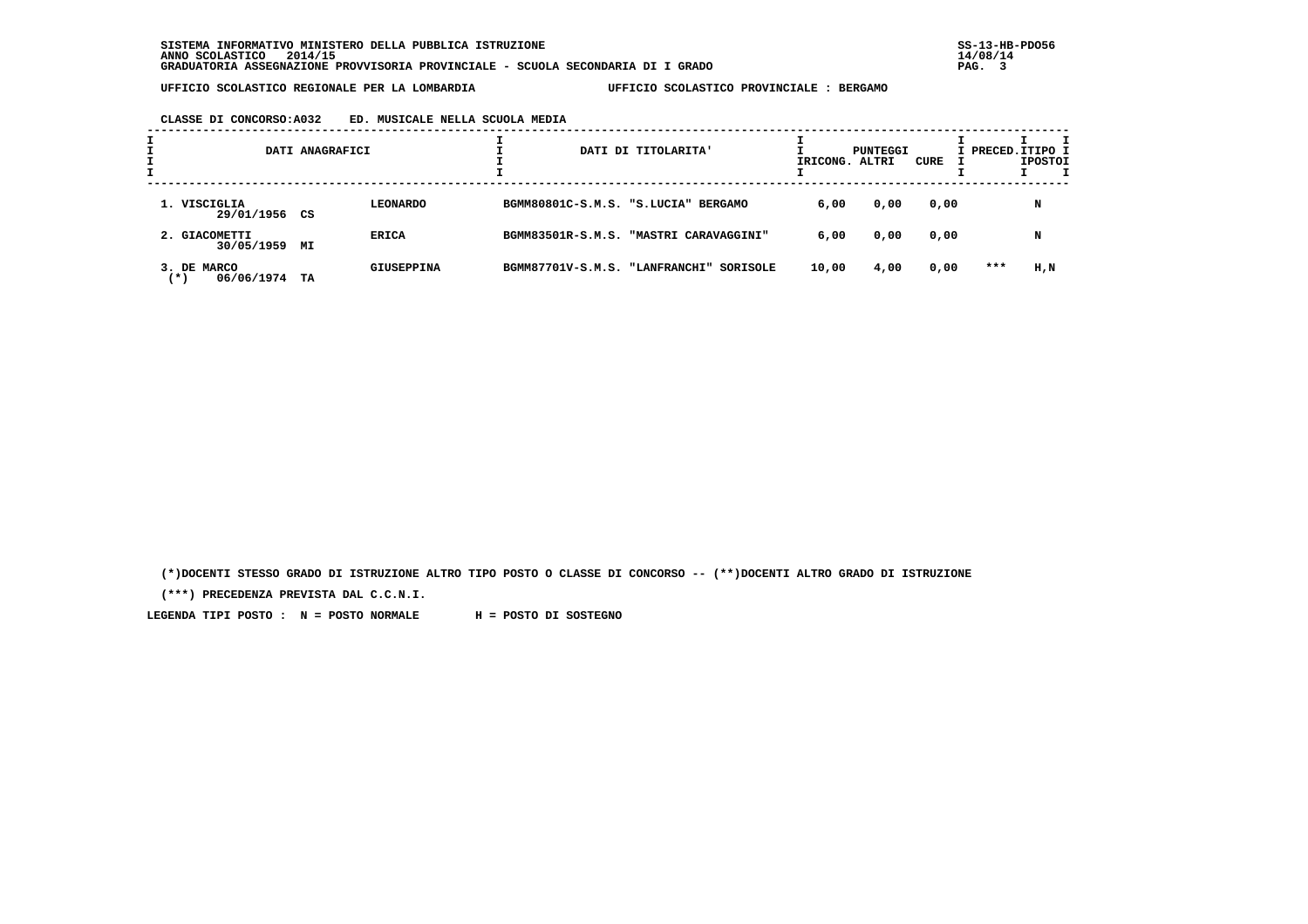# **CLASSE DI CONCORSO:A033 ED. TECNICA NELLA SCUOLA MEDIA**

|                           | DATI ANAGRAFICI       |                            | DATI DI TITOLARITA' | IRICONG. | PUNTEGGI<br>ALTRI | CURE | I PRECED. ITIPO I | <b>IPOSTOI</b> |  |
|---------------------------|-----------------------|----------------------------|---------------------|----------|-------------------|------|-------------------|----------------|--|
| 1. SALAROLI<br>22/03/1970 | <b>STEFANIA</b><br>BG | BGMM863022-S.M.S. PEDRENGO |                     | 6,00     | 0,00              | 0,00 |                   |                |  |

 **(\*)DOCENTI STESSO GRADO DI ISTRUZIONE ALTRO TIPO POSTO O CLASSE DI CONCORSO -- (\*\*)DOCENTI ALTRO GRADO DI ISTRUZIONE**

 **(\*\*\*) PRECEDENZA PREVISTA DAL C.C.N.I.**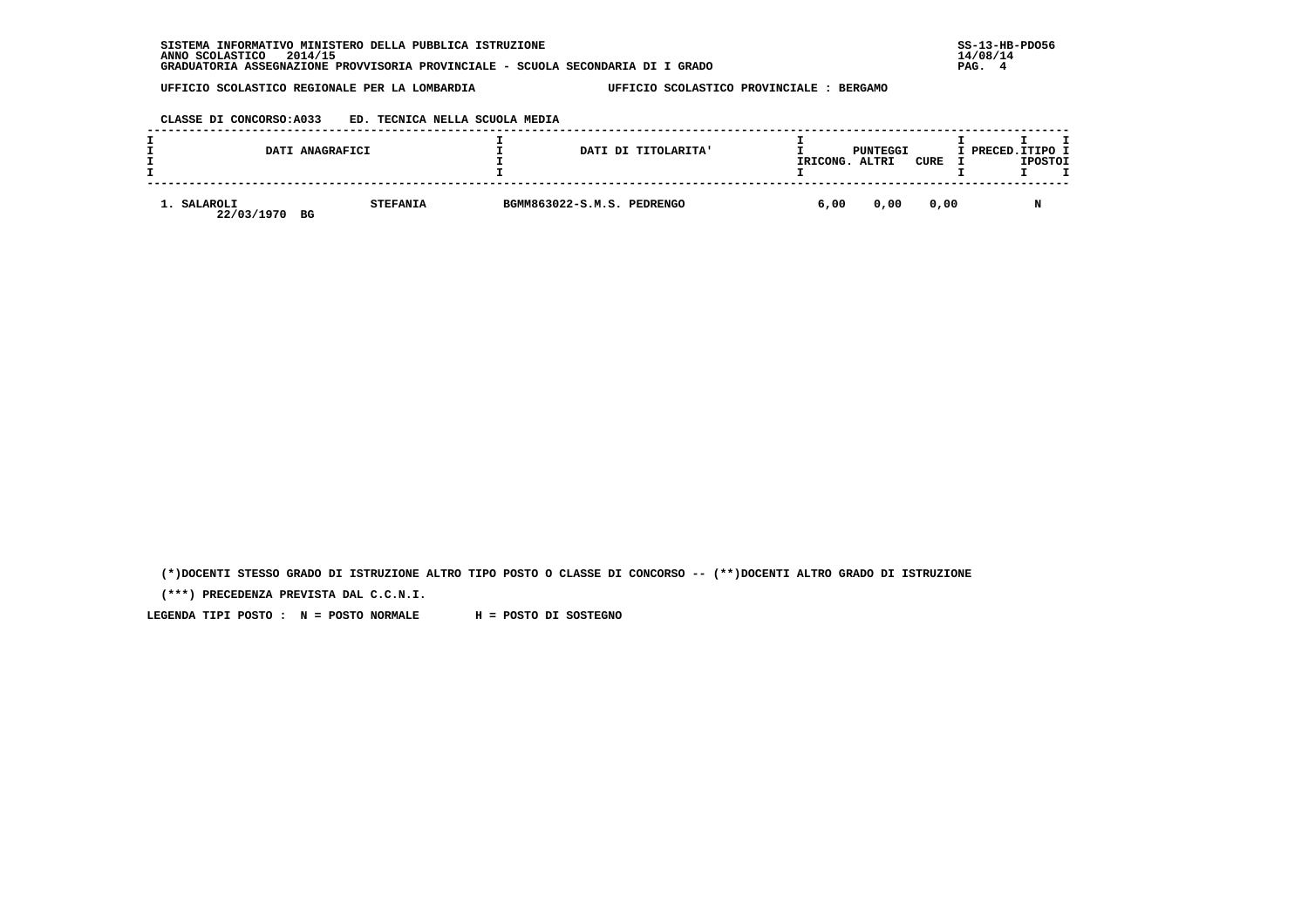# **CLASSE DI CONCORSO:A043 ITAL.,STORIA,ED.CIVICA,GEOG.SC.MED.**

| I<br>I<br>I.<br>$\mathbf{I}$ |                               | DATI ANAGRAFICI |                  | $\mathbf{T}$<br>DATI DI TITOLARITA'                | $\mathbf{I}$<br>IRICONG. ALTRI<br>I | <b>PUNTEGGI</b> | <b>CURE</b><br>I | I PRECED. ITIPO I | <b>IPOSTOI</b><br>Ι. | $\mathbf \tau$ |
|------------------------------|-------------------------------|-----------------|------------------|----------------------------------------------------|-------------------------------------|-----------------|------------------|-------------------|----------------------|----------------|
|                              | 1. MARINI<br>22/03/1975 BG    |                 | LUCIANA          | BGMM86401R-S.MS. "GIOVANNI XXIII"P.TE NOSS         | 14,00                               | 8,00            | 0,00             | $***$             | N                    |                |
|                              | 2. BERLEN<br>16/09/1976 BA    |                 | <b>PAOLA</b>     | BGMM81901V-S.M.S. "L.ANGELINI" ALMENNO S.B         | 14,00                               | 8,00            | 0,00             | $***$             | N                    |                |
|                              | 3. FISCHETTI<br>10/05/1977    | FG              | FRANCESCA ROMANA | BGMM8AC01X-S.M.S. "G. CAMOZZI" DALMINE             | 10,00                               | 4,00            | 0,00             | $* * *$           | N                    |                |
|                              | 4. SALLEMI<br>16/04/1980 BG   |                 | <b>NICOLETTA</b> | BGMM888019-S.M.S. VERTOVA                          | 10,00                               | 4,00            | 0,00             | $***$             | N                    |                |
|                              | 5. GHEZZI<br>26/08/1980       | BG              | <b>SILVIA</b>    | BGMM854027-S.M.S. LEVATE                           | 10,00                               | 4,00            | 0,00             | $***$             | N                    |                |
|                              | 6. ARNAUD<br>20/04/1971 BG    |                 | <b>MARIA</b>     | BGMM862015-S.M.S. "A.TIRABOSCHI"<br><b>PALADIN</b> | 12,00                               | 6,00            | 0.00             |                   | N                    |                |
|                              | 7. SANIPOLI<br>21/02/1974     | NA              | CRISTINA         | BGMM8AC01X-S.M.S. "G. CAMOZZI" DALMINE             | 10,00                               | 4,00            | 0.00             |                   | N                    |                |
|                              | 8. BERTANI<br>30/07/1969 PR   |                 | <b>SILVIA</b>    | BGMM847013-S.M.S. CASNIGO                          | 6,00                                | 0,00            | 0,00             |                   | N                    |                |
|                              | 9. DANESI<br>14/09/1974 BG    |                 | <b>FABIANA</b>   | BGMM805022-S.M.S. "F.MILESI"<br><b>TAVERNOLA</b>   | 6,00                                | 0,00            | 0.00             |                   | N                    |                |
|                              | 10. GAROFALO<br>28/09/1974 BA |                 | <b>ANTONELLA</b> | BGMM87701V-S.M.S. "LANFRANCHI"<br>SORISOLE         | 6,00                                | 0,00            | 0,00             |                   | N                    |                |

 **(\*)DOCENTI STESSO GRADO DI ISTRUZIONE ALTRO TIPO POSTO O CLASSE DI CONCORSO -- (\*\*)DOCENTI ALTRO GRADO DI ISTRUZIONE**

 **(\*\*\*) PRECEDENZA PREVISTA DAL C.C.N.I.**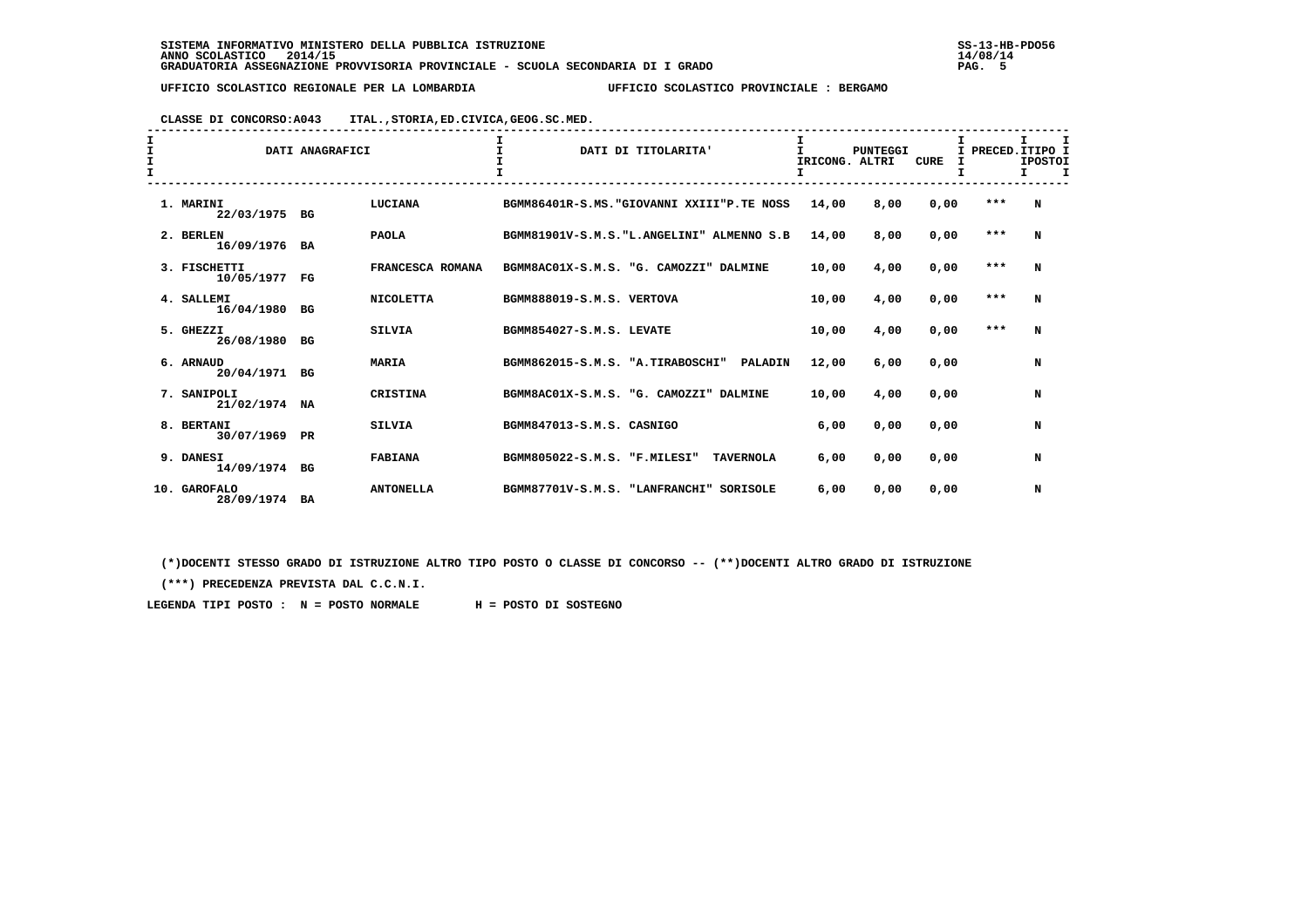**CLASSE DI CONCORSO:A043 ITAL.,STORIA,ED.CIVICA,GEOG.SC.MED.**

|                               | DATI ANAGRAFICI |                      |  | DATI DI TITOLARITA'                         | IRICONG. ALTRI | PUNTEGGI | CURE | I PRECED. ITIPO I | <b>IPOSTOI</b> |  |
|-------------------------------|-----------------|----------------------|--|---------------------------------------------|----------------|----------|------|-------------------|----------------|--|
| 11. GUAGNANO<br>20/01/1976 TA |                 | <b>MARIA</b>         |  | BGMM84402L-S.M.S. "MERISI-CARAV. "FONTANELL | 6,00           | 0,00     | 0,00 |                   | N              |  |
| 12. MATRONE<br>24/01/1976 LT  |                 | <b>MARIA ROSARIA</b> |  | BGMM85902A-S.M.S. "PINETTI" MARTINENGO      | 6,00           | 0,00     | 0,00 |                   | N              |  |
| 13. RAVANI<br>23/01/1982 FE   |                 | JENNI                |  | BGMM81901V-S.M.S. "L.ANGELINI" ALMENNO S.B  | 6,00           | 0,00     | 0,00 |                   | N              |  |

 **(\*)DOCENTI STESSO GRADO DI ISTRUZIONE ALTRO TIPO POSTO O CLASSE DI CONCORSO -- (\*\*)DOCENTI ALTRO GRADO DI ISTRUZIONE**

 **(\*\*\*) PRECEDENZA PREVISTA DAL C.C.N.I.**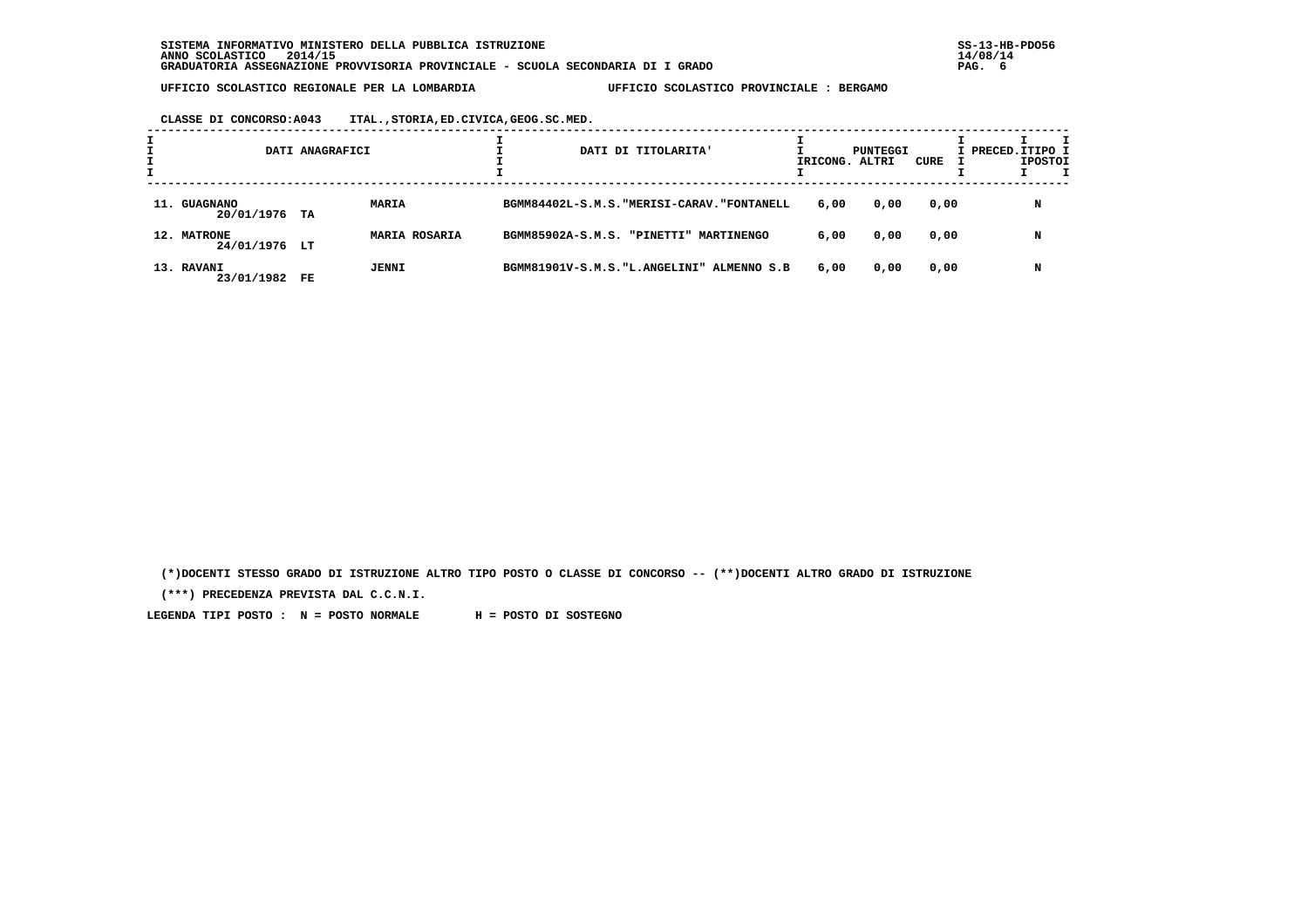# **CLASSE DI CONCORSO:A059 SCIENZE MAT.,CHIM.,FIS.,NAT.I GR.**

| $\mathbf{I}$ |                              | DATI ANAGRAFICI |                 |                                 | DATI DI TITOLARITA'                        | IRICONG. | <b>PUNTEGGI</b><br>ALTRI | CURE | I PRECED. ITIPO I | <b>IPOSTOI</b> |  |
|--------------|------------------------------|-----------------|-----------------|---------------------------------|--------------------------------------------|----------|--------------------------|------|-------------------|----------------|--|
|              | 1. RIZZI<br>17/05/1975       | BS              | <b>GIANNA</b>   | BGMM84301Q-S.M.S. COSTA VOLPINO |                                            | 18,00    | 12,00                    | 0,00 | ***               | N              |  |
|              | 2. PULEJO<br>19/06/1975      | МE              | <b>MATTIA</b>   | BGMM889015-S.M.S. VILLA D'ALME' |                                            | 14,00    | 8,00                     | 0,00 | $***$             | N              |  |
|              | 3. GIUFFRE'<br>27/09/1973    | NA              | MONICA          | BGMM86402T-S.M.S. GORNO         |                                            | 12,00    | 6,00                     | 0,00 |                   | N              |  |
|              | 4. MAINETTI<br>26/12/1976 BG |                 | <b>GIUSEPPE</b> |                                 | BGMM88503X-S.M.S. "MASCHERONI"OLMO AL BREM | 10,00    | 4,00                     | 0,00 |                   | N              |  |
|              | 5. MAGRI<br>02/10/1956       | вG              | <b>ANNALISA</b> |                                 | BGMM82302G-S.M.S. "GIOV XXIII" AZZANO S.P  | 6,00     | 0,00                     | 0,00 |                   | N              |  |
|              | 6. FRANCHI<br>28/01/1962     | PR              | <b>STEFANIA</b> | BGMM82301E-S.M.S. GRASSOBBIO    |                                            | 6,00     | 0,00                     | 0,00 |                   | N              |  |
|              | 7. NATIVO<br>08/12/1975      | RG              | <b>GIORGIO</b>  |                                 | BGMM82801N-S.M.S. "GIOV. XXIII" BORGO DI T | 0,00     | 0,00                     | 0,00 |                   | N              |  |

 **(\*)DOCENTI STESSO GRADO DI ISTRUZIONE ALTRO TIPO POSTO O CLASSE DI CONCORSO -- (\*\*)DOCENTI ALTRO GRADO DI ISTRUZIONE**

 **(\*\*\*) PRECEDENZA PREVISTA DAL C.C.N.I.**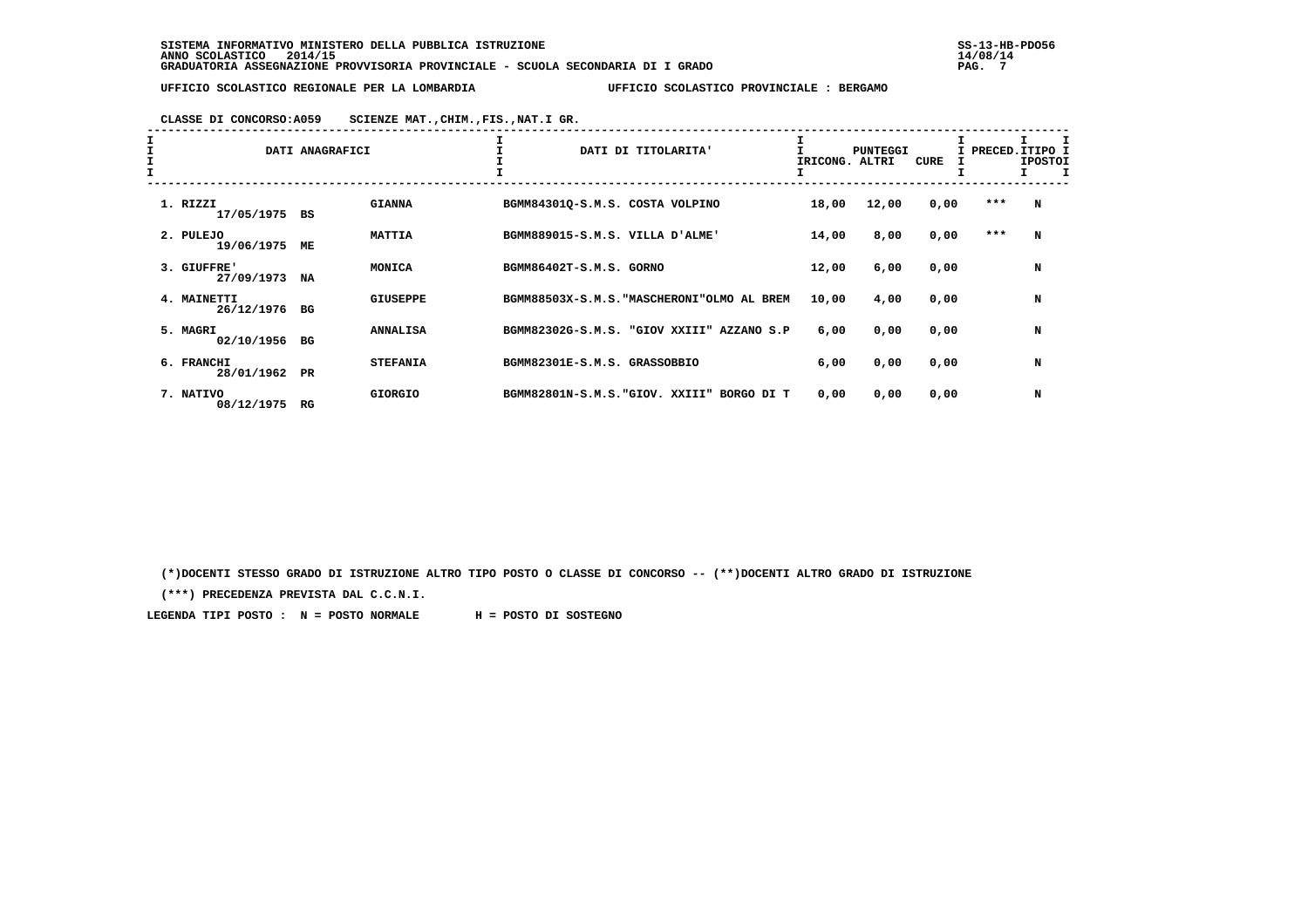### **CLASSE DI CONCORSO:A245 LINGUA STRANIERA (FRANCESE)**

| $\mathbf{I}$ |                                       | DATI ANAGRAFICI |                   |                                  | DATI DI TITOLARITA'                         | IRICONG. ALTRI | <b>PUNTEGGI</b> | <b>CURE</b> | I PRECED. ITIPO I | <b>IPOSTOI</b><br>$\mathbf I$ |
|--------------|---------------------------------------|-----------------|-------------------|----------------------------------|---------------------------------------------|----------------|-----------------|-------------|-------------------|-------------------------------|
|              | 1. CASTELLI<br>27/06/1954 BG          |                 | <b>TERESA</b>     | BGMM888019-S.M.S. VERTOVA        |                                             | 6,00           | 0,00            | 0,00        | $***$             | N                             |
|              | 2. NEGRIN<br>12/03/1967               | MI              | <b>NICOLETTA</b>  |                                  | BGMM88101E-S.M.S. "ALBISETTI" TERNO D'ISOL  | 13,00          | 7,00            | 0,00        | $* * *$           | N                             |
|              | 3. GONELLA<br>07/11/1959              | BG              | <b>VILMA</b>      | BGMM87802Q-S.M.S.                | "SEN. SILVESTRI" SOVER                      | 9,00           | 3,00            | 0,00        |                   | N                             |
|              | 4. PROMETTI<br>06/12/1972             | BG              | <b>DAVIDE</b>     |                                  | BGMM80701L-S.M.S. "CORRIDONI" BERGAMO       | 9,00           | 3,00            | 0,00        |                   | N                             |
|              | 5. BERTULETTI<br>11/03/1961           | BG              | <b>BRUNELLA</b>   | BGMM8AC01X-S.M.S.                | "G. CAMOZZI" DALMINE                        | 6,00           | 0,00            | 0,00        |                   | N                             |
|              | 6. BARATTI INNOCENTI<br>20/06/1962 BG |                 | MARIA CRISTINA    | BGMM86001D-S.M.S. "ENEA TALPINO" | <b>NEMBRO</b>                               | 6,00           | 0,00            | 0,00        |                   | N                             |
|              | 7. GARATTI<br>09/11/1974 BG<br>$(*)$  |                 | <b>ALESSANDRA</b> |                                  | BGMM84402L-S.M.S. "MERISI-CARAV. "FONTANELL | 12,00          | 6,00            | 0,00        |                   | N                             |
|              | 8. ZONCA<br>05/10/1963<br>$(*)$       | вG              | <b>ROSSELLA</b>   |                                  | BGMM817017-S.M.S. ALBANO SANT'ALESSANDRO    | 6,00           | 0,00            | 0,00        |                   | N                             |

 **(\*)DOCENTI STESSO GRADO DI ISTRUZIONE ALTRO TIPO POSTO O CLASSE DI CONCORSO -- (\*\*)DOCENTI ALTRO GRADO DI ISTRUZIONE**

 **(\*\*\*) PRECEDENZA PREVISTA DAL C.C.N.I.**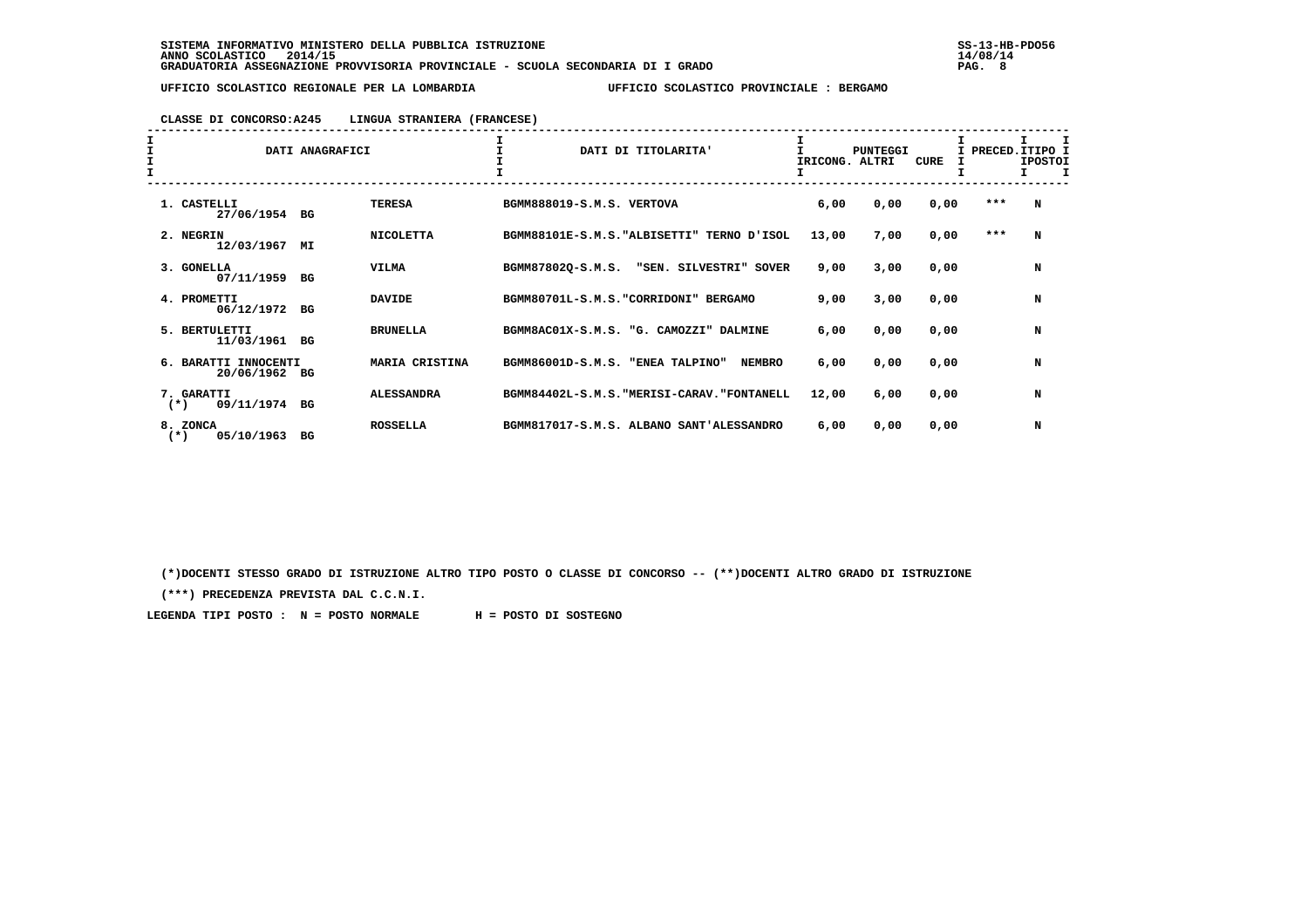### **CLASSE DI CONCORSO:A345 LINGUA STRANIERA (INGLESE)**

| I<br>I<br>$\mathbf{I}$ |                             | DATI ANAGRAFICI |                   |                                     | DATI DI TITOLARITA'                         | т<br>IRICONG. ALTRI<br>I | <b>PUNTEGGI</b> | <b>CURE</b><br>I | I   | I PRECED. ITIPO I<br><b>IPOSTOI</b><br>I.<br>I |
|------------------------|-----------------------------|-----------------|-------------------|-------------------------------------|---------------------------------------------|--------------------------|-----------------|------------------|-----|------------------------------------------------|
|                        | 1. LIPPI<br>19/02/1966      | MI              | LUCIA ANGELA      |                                     | BGMM83202A-S.M.S. "A.BIFFI" CIVIDATE        | 12,00                    | 6,00            | 0,00             | *** | N                                              |
|                        | 2. NAIMOLI<br>29/12/1970    | SA              | <b>ROBERTA</b>    | BGMM84901P-S.M.S. "A.MORO" GORLAGO  |                                             | 13,00                    | 7,00            | 0,00             |     | N                                              |
|                        | 3. BREDA<br>04/05/1964 EE   |                 | <b>DANIELA</b>    |                                     | BGMM868014-S.M.S. "ANDREA FANTONI" ROVETT   | 12,00                    | 6,00            | 0,00             |     | N                                              |
|                        | 4. VERGANI<br>14/06/1967    | BG              | <b>ELENA</b>      | BGMM854016-S.M.S. OSIO SOPRA        |                                             | 12,00                    | 6,00            | 0,00             |     | N                                              |
|                        | 5. BIZIOLI<br>17/07/1967    | BG              | <b>LOREDANA</b>   |                                     | BGMM832019-S.M.S"MARTIRI RESISTENZA"CALCI   | 12,00                    | 6,00            | 0.00             |     | N                                              |
|                        | 6. SCABBIO<br>30/11/1967    | MΙ              | <b>SILVIA</b>     | BGMM88601N-S.M.S. VERDELLINO        |                                             | 12,00                    | 6,00            | 0.00             |     | N                                              |
|                        | 7. PEDROLI<br>14/07/1972 BG |                 | <b>VALENTINA</b>  |                                     | BGMM868025-S.M.S. CASTIONE DELLA PRESOLAN   | 12,00                    | 6,00            | 0.00             |     | N                                              |
|                        | 8. GARATTI<br>09/11/1974 BG |                 | <b>ALESSANDRA</b> |                                     | BGMM84402L-S.M.S. "MERISI-CARAV. "FONTANELL | 12,00                    | 6,00            | 0,00             |     | N                                              |
|                        | 9. CATTANEO<br>15/02/1957   | BG              | <b>SILVIA</b>     | BGMM86002E-S.M.S. "A. MORO" SELVINO |                                             | 6,00                     | 0,00            | 0,00             |     | N                                              |
| 10.                    | <b>ZONCA</b><br>05/10/1963  | BG              | <b>ROSSELLA</b>   |                                     | BGMM817017-S.M.S. ALBANO SANT'ALESSANDRO    | 6,00                     | 0,00            | 0.00             |     | N                                              |

 **(\*)DOCENTI STESSO GRADO DI ISTRUZIONE ALTRO TIPO POSTO O CLASSE DI CONCORSO -- (\*\*)DOCENTI ALTRO GRADO DI ISTRUZIONE**

 **(\*\*\*) PRECEDENZA PREVISTA DAL C.C.N.I.**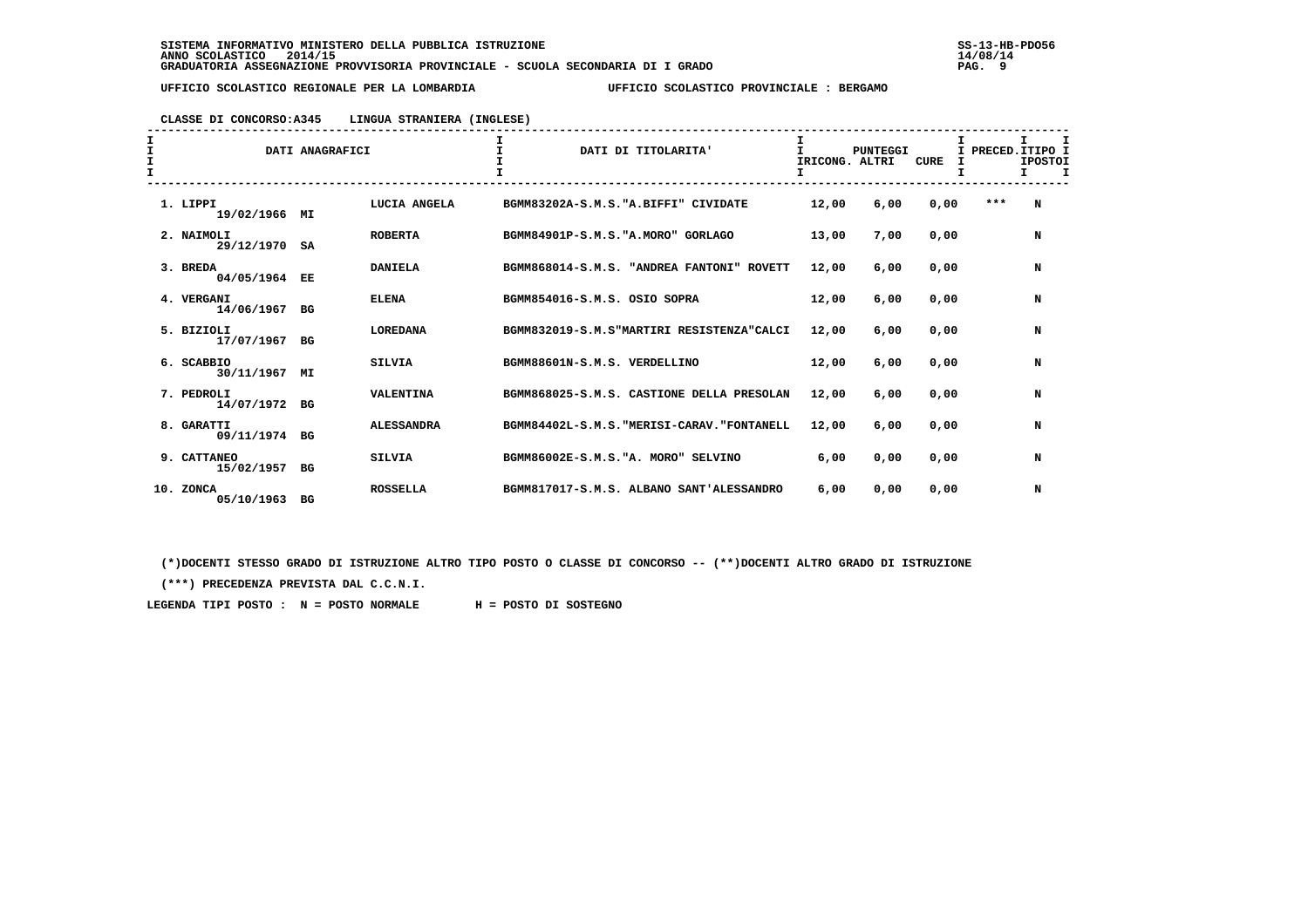**CLASSE DI CONCORSO:A345 LINGUA STRANIERA (INGLESE)**

|                                  | DATI ANAGRAFICI |            |                                            | DATI DI TITOLARITA' | IRICONG. ALTRI | PUNTEGGI | CURE | I PRECED.ITIPO I | <b>IPOSTOI</b> | т |
|----------------------------------|-----------------|------------|--------------------------------------------|---------------------|----------------|----------|------|------------------|----------------|---|
| 11. BIFFI<br>15/08/1969 MI       |                 | PIERANGELA | BGMM85902A-S.M.S. "PINETTI" MARTINENGO     |                     | 6,00           | 0,00     | 0.00 |                  | N              |   |
| 12. NEGRIN<br>12/03/1967<br>∵* ∖ | МI              | NICOLETTA  | BGMM88101E-S.M.S. "ALBISETTI" TERNO D'ISOL |                     | 13,00          | 7,00     | 0,00 | ***              | N              |   |

 **(\*)DOCENTI STESSO GRADO DI ISTRUZIONE ALTRO TIPO POSTO O CLASSE DI CONCORSO -- (\*\*)DOCENTI ALTRO GRADO DI ISTRUZIONE**

 **(\*\*\*) PRECEDENZA PREVISTA DAL C.C.N.I.**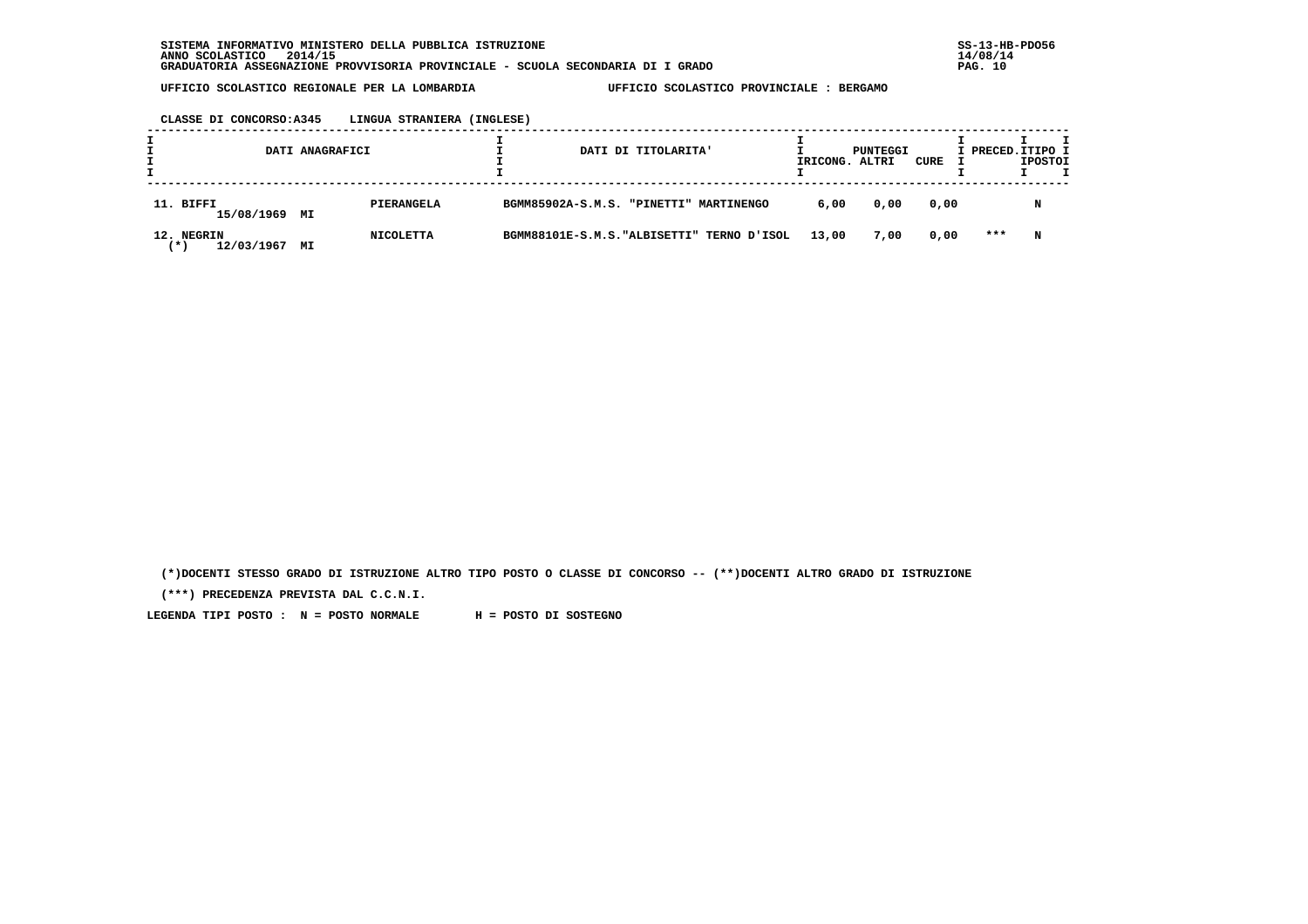**CLASSE DI CONCORSO:AB77 CHITARRA**

|                          | DATI ANAGRAFICI |             |                             | DATI DI TITOLARITA' |                 | IRICONG. ALTRI | PUNTEGGI | CURE | I PRECED.ITIPO I | <b>IPOSTOI</b> |  |
|--------------------------|-----------------|-------------|-----------------------------|---------------------|-----------------|----------------|----------|------|------------------|----------------|--|
| 1. BRACCHI<br>22/04/1978 | MI              | <b>IVAN</b> | BGMM80601R-S.M.S. CLUSONE   |                     |                 | 6,00           | 0,00     | 0,00 |                  | N              |  |
| 2. RISPOLI<br>15/01/1982 | FG              | TOMMASO     | BGMM87901E-S.M.S. "F.NULLO" |                     | <b>STEZZANO</b> | 6,00           | 0,00     | 0,00 |                  | N              |  |

 **(\*)DOCENTI STESSO GRADO DI ISTRUZIONE ALTRO TIPO POSTO O CLASSE DI CONCORSO -- (\*\*)DOCENTI ALTRO GRADO DI ISTRUZIONE**

 **(\*\*\*) PRECEDENZA PREVISTA DAL C.C.N.I.**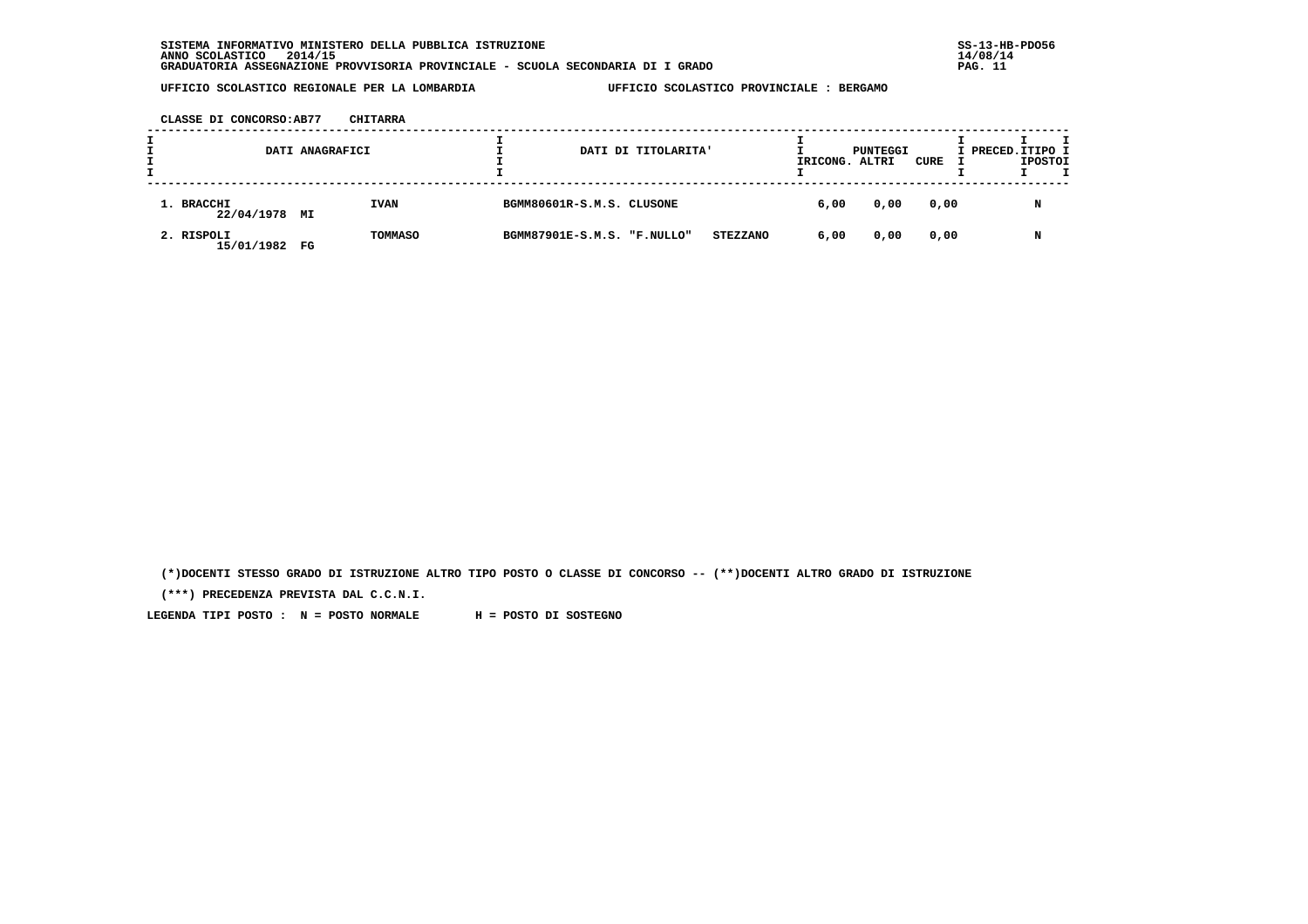| INFORMATIVO MINISTERO DELLA PUBBLICA ISTRUZIONE<br><b>SISTEMA</b>               | $SS-13-HE$ |
|---------------------------------------------------------------------------------|------------|
| 2014/15<br>ANNO SCOLASTICO                                                      | 14/08/14   |
| GRADUATORIA ASSEGNAZIONE PROVVISORIA PROVINCIALE - SCUOLA SECONDARIA DI I GRADO | PAG. 12    |

 **CLASSE DI CONCORSO:AG77 FLAUTO**

| DATI ANAGRAFICI                 |                     |                           | DATI DI TITOLARITA' | IRICONG. | PUNTEGGI<br>ALTRI | CURE | I PRECED.ITIPO I | <b>IPOSTOI</b> |  |
|---------------------------------|---------------------|---------------------------|---------------------|----------|-------------------|------|------------------|----------------|--|
| 1. PIANTONI<br>30/09/1962<br>BG | <b>GIANBATTISTA</b> | BGMM80601R-S.M.S. CLUSONE |                     | 9,00     | 3,00              | 0,00 |                  |                |  |

 **(\*)DOCENTI STESSO GRADO DI ISTRUZIONE ALTRO TIPO POSTO O CLASSE DI CONCORSO -- (\*\*)DOCENTI ALTRO GRADO DI ISTRUZIONE**

 **(\*\*\*) PRECEDENZA PREVISTA DAL C.C.N.I.**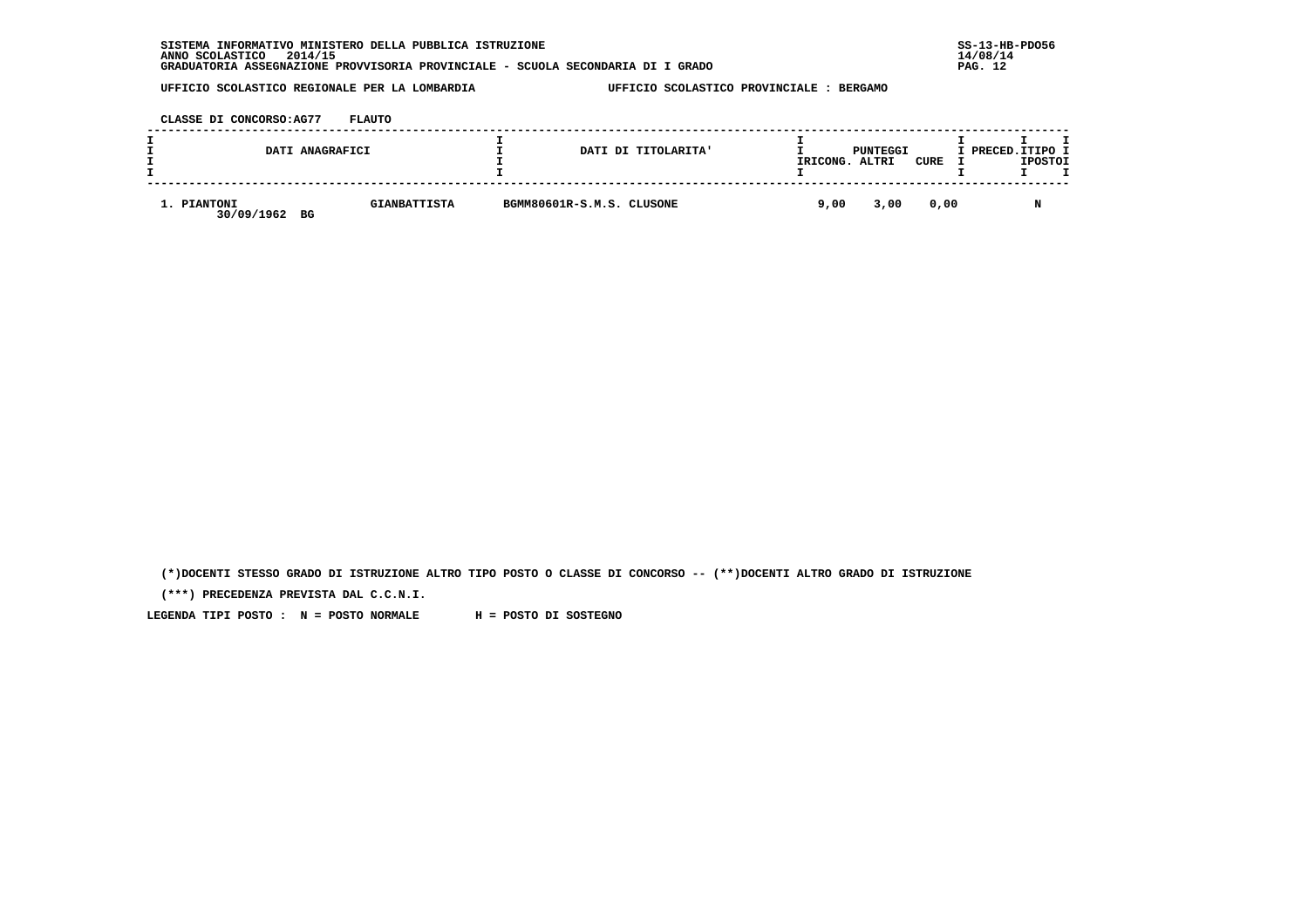| INFORMATIVO MINISTERO DELLA PUBBLICA ISTRUZIONE<br><b>SISTEMA</b>               | $SS-13-HE$ |
|---------------------------------------------------------------------------------|------------|
| 2014/15<br>ANNO SCOLASTICO                                                      | 14/08/14   |
| GRADUATORIA ASSEGNAZIONE PROVVISORIA PROVINCIALE - SCUOLA SECONDARIA DI I GRADO | PAG.       |

 **CLASSE DI CONCORSO:AJ77 PIANOFORTE**

| DATI ANAGRAFICI                 |              | DATI DI TITOLARITA' |                                          | PUNTEGGI<br>CURE<br>IRICONG.<br>ALTRI |      |      | I PRECED.ITIPO I | <b>IPOSTOI</b> |  |
|---------------------------------|--------------|---------------------|------------------------------------------|---------------------------------------|------|------|------------------|----------------|--|
| 1. SALVETTI<br>06/06/1969<br>BG | <b>PAOLO</b> |                     | BGMM867018-S.M.S. "MARIA PIAZZOLI" RANIC | 10,00                                 | 4,00 | 0.00 |                  |                |  |

 **(\*)DOCENTI STESSO GRADO DI ISTRUZIONE ALTRO TIPO POSTO O CLASSE DI CONCORSO -- (\*\*)DOCENTI ALTRO GRADO DI ISTRUZIONE**

 **(\*\*\*) PRECEDENZA PREVISTA DAL C.C.N.I.**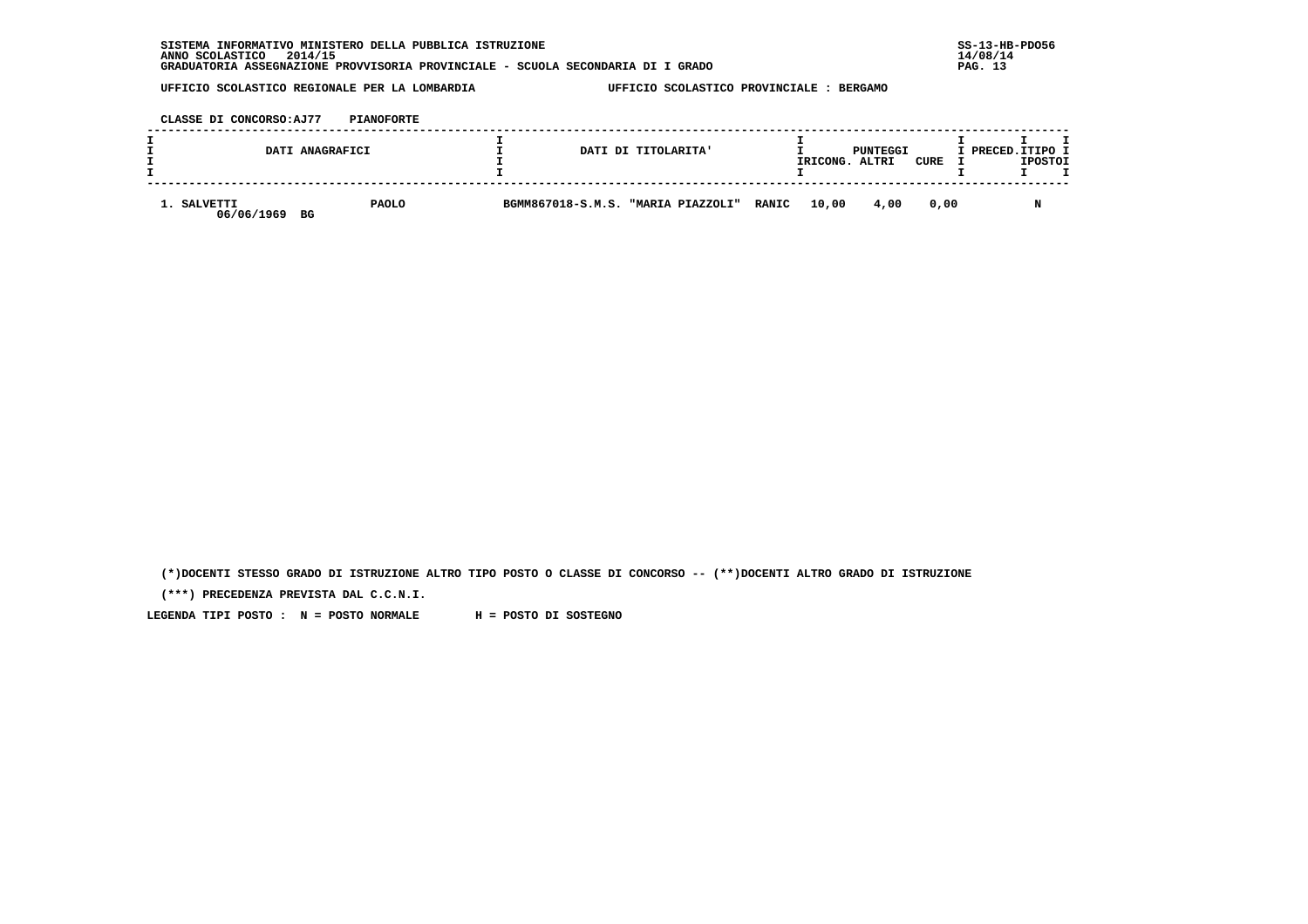**TIPO POSTO: SOSTEGNO PER MINORATI PSICOFISICI**

|  |                                | DATI ANAGRAFICI |                 |  | DATI DI TITOLARITA'                                                        |               | IRICONG. ALTRI | PUNTEGGI | <b>CURE</b> | PRECED. ITIPO I | <b>IPOSTOI</b> |  |
|--|--------------------------------|-----------------|-----------------|--|----------------------------------------------------------------------------|---------------|----------------|----------|-------------|-----------------|----------------|--|
|  | 1. DE MARCO<br>06/06/1974      | TA              | GIUSEPPINA      |  | BGMM87701V-S.M.S. "LANFRANCHI"<br>SORISOLE<br>(RICHIESTO)                  |               | 10,00          | 4,00     | 0,00        | ***             | H, N           |  |
|  | 2. MAZZARA<br>21/04/1975       | PA              | <b>ANTONINO</b> |  | BGMM84501B-S.M.S. "G.PASCOLI" CURNO<br>(RICHIESTO)                         |               | 10,00          | 4,00     | 0,00        | $***$           | н              |  |
|  | 3. BALESTRA<br>24/01/1974      | BG              |                 |  | MASSIMILIANO ENRIC BGMM86901X-S.M.S. C.CERESA S.GIOVANNI B.<br>(RICHIESTO) |               | 14,00          | 8,00     | 0,00        |                 | н              |  |
|  | 4. JEMMA<br>13/06/1969         | BG              | <b>ELENA</b>    |  | BGMM854016-S.M.S. OSIO SOPRA<br>(RICHIESTO)                                |               | 12,00          | 6,00     | 0,00        |                 | н              |  |
|  | 5. DE FERDINANDO<br>09/10/1977 | МT              | <b>DANIELA</b>  |  | BGMM88102G-S.M.S. CHIGNOLO D'ISOLA<br>(RICHIESTO)                          |               | 9,00           | 3,00     | 0,00        |                 | н              |  |
|  | 6. DE CANIO<br>13/11/1953      | <b>BG</b>       | <b>GIOVANNA</b> |  | BGMM82302G-S.M.S. "GIOV XXIII" AZZANO S.P<br>(RICHIESTO)                   |               | 6,00           | 0,00     | 0,00        |                 | н              |  |
|  | 7. PICINALI<br>07/04/1965      | BG              | <b>CINZIA</b>   |  | BGMM85102Q-S.M.S. ARDESIO<br>(RICHIESTO)                                   |               | 6,00           | 0,00     | 0,00        |                 | н              |  |
|  | 8. FRENI<br>24/02/1976         | ME              | <b>GIADA</b>    |  | BGMM89301R-S.M.S. "TORQUATO TASSO"<br>(RICHIESTO)                          | <b>ZANICA</b> | 0,00           | 0,00     | 0,00        |                 | H              |  |

 **(\*)DOCENTI STESSO GRADO DI ISTRUZIONE ALTRO TIPO POSTO O CLASSE DI CONCORSO -- (\*\*)DOCENTI ALTRO GRADO DI ISTRUZIONE**

 **(\*\*\*) PRECEDENZA PREVISTA DAL C.C.N.I.**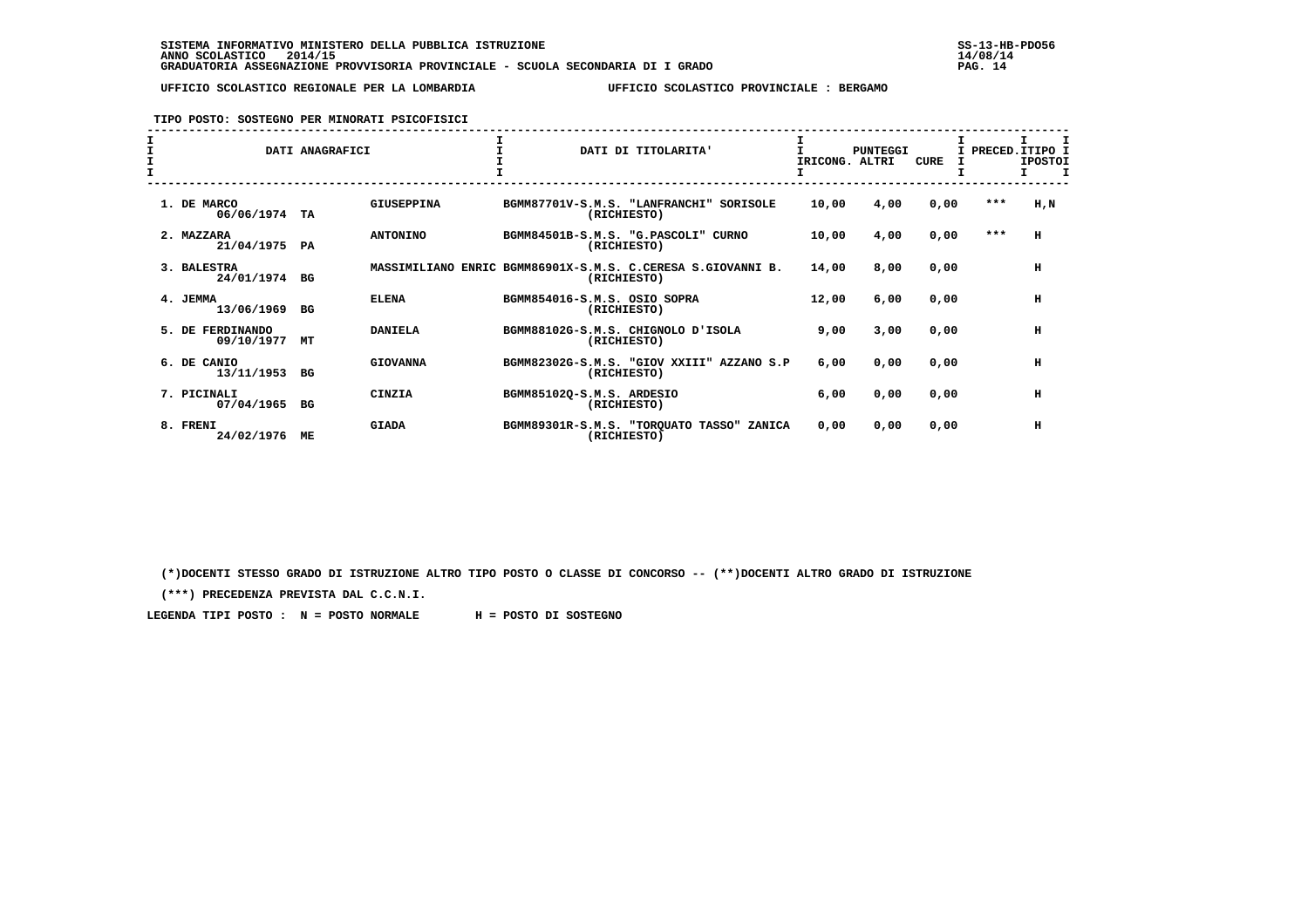**TIPO POSTO: SOSTEGNO PER MINORATI DELL 'UDITO**

| $\mathbf{I}$ | DATI ANAGRAFICI                      |                 |                           | DATI DI TITOLARITA'                                                        | IRICONG. ALTRI | PUNTEGGI | <b>CURE</b> |         | I PRECED. ITIPO I<br><b>IPOSTOI</b><br>I<br>т |
|--------------|--------------------------------------|-----------------|---------------------------|----------------------------------------------------------------------------|----------------|----------|-------------|---------|-----------------------------------------------|
|              | 1. MAZZARA<br>21/04/1975 PA          | <b>ANTONINO</b> |                           | BGMM84501B-S.M.S. "G.PASCOLI" CURNO<br>(RICHIESTO)                         | 10,00          | 4,00     | 0,00        | $* * *$ | H                                             |
|              | 2. BALESTRA<br>24/01/1974<br>BG      |                 |                           | MASSIMILIANO ENRIC BGMM86901X-S.M.S. C.CERESA S.GIOVANNI B.<br>(RICHIESTO) | 14,00          | 8,00     | 0,00        |         | H                                             |
|              | 3. JEMMA<br>13/06/1969<br>BG         | <b>ELENA</b>    |                           | BGMM854016-S.M.S. OSIO SOPRA<br>(RICHIESTO)                                | 12,00          | 6,00     | 0,00        |         | H                                             |
|              | 4. DE FERDINANDO<br>09/10/1977<br>МT | <b>DANIELA</b>  |                           | BGMM88102G-S.M.S. CHIGNOLO D'ISOLA<br>(RICHIESTO)                          | 9,00           | 3,00     | 0,00        |         | H                                             |
|              | 5. DE CANIO<br>13/11/1953<br>BG      | <b>GIOVANNA</b> |                           | BGMM82302G-S.M.S. "GIOV XXIII" AZZANO S.P<br>(RICHIESTO)                   | 6,00           | 0,00     | 0,00        |         | H                                             |
|              | 6. PICINALI<br>07/04/1965<br>BG      | <b>CINZIA</b>   | BGMM85102Q-S.M.S. ARDESIO | (RICHIESTO)                                                                | 6,00           | 0,00     | 0,00        |         | H                                             |
|              | 7. FRENI<br>24/02/1976<br>MЕ         | <b>GIADA</b>    |                           | BGMM89301R-S.M.S. "TORQUATO TASSO" ZANICA<br>(RICHIESTO)                   | 0,00           | 0,00     | 0,00        |         | H                                             |

 **(\*)DOCENTI STESSO GRADO DI ISTRUZIONE ALTRO TIPO POSTO O CLASSE DI CONCORSO -- (\*\*)DOCENTI ALTRO GRADO DI ISTRUZIONE**

 **(\*\*\*) PRECEDENZA PREVISTA DAL C.C.N.I.**